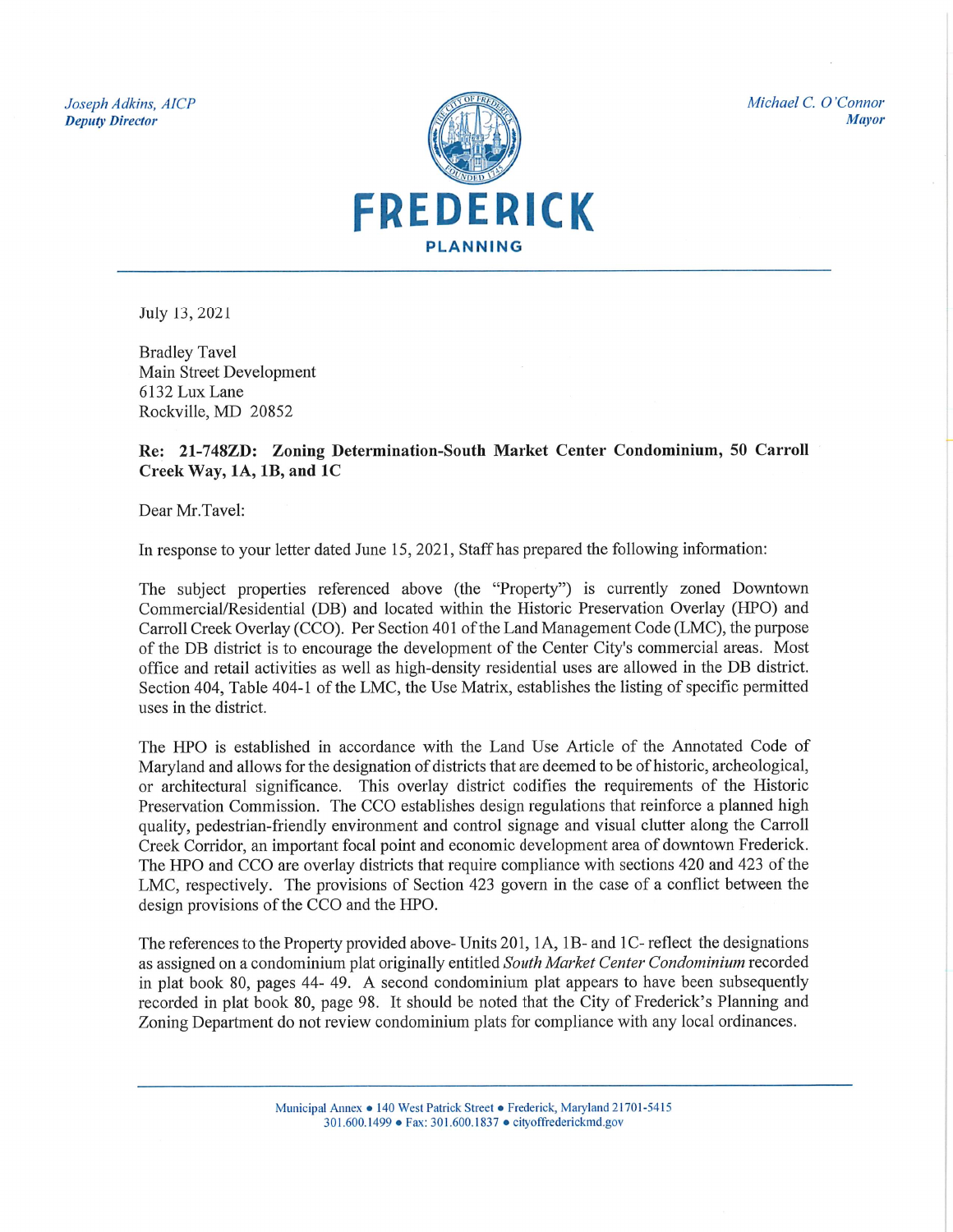The building that encompasses the above noted units is located on Lot 1 of a plat entitled *Creek Side at Carroll Creek Site B, Lots 1-4 and Outlot A* (Plat Book 74, Page 191). This plat was reviewed and approved by the City under application number PC02-249FSU and was recorded on June 24, 2003.

A final site plan for the construction of 46,433 square foot building, excluding the structured parking, was unconditionally approve on April 14, 2005. The building is a multitenant space including both office and retail opportunities. The building has been constructed in accordance with the approved site plan (PC02-334FSI) and there are no outstanding zoning violations currently on the Property.

If you have any further questions, please don't hesitate to contact me at (301) 600-4588 or skelly@cityoffrederickmd.gov.

*The purpose of the service provided by the Zoning Administ<sup>r</sup>ator regarding determinations/interpretations is to identify the zoning of a particular property, to verify that a use is permitted or permissible in a specific Zoning District and to clarify and interpret the Land Management Code. Any questions regarding specific regulations and requirements for a site or sites' compliance with the Land Management Code not addressed in this letter shall not be the responsibility of the Zoning Administ<sup>r</sup>ator. It is the responsibility of the applicant, property owner and/or property purchaser to review the project site plan and the Land Management Code for compliance.* 

*This determination applies solely to the referenced property and is not binding upon the City, the Zoning Administ<sup>r</sup>ator or any other official with respect to any other property. No person may rely upon this determination with respect to any property other than the referenced property. Please be advised that any person aggrieved, or any officer, department or agency of The City of Frederick affected by an order, requirement, decision, or determination made by an administrative officer in the administ<sup>r</sup>ation or enforcement of the provisions of the Land Management Code may appeal*  $s$ aid decision within thirty days to the Zoning Board of Appeals.

Sherry Kelly AICP

Sincerely, *bc bc*, *concurrence, <b>b <i>concurrence, b* 

Joseph A. Adkins, AICP City Planner Deputy Director for Administrator

Planning/Zoning

cc: Gabrielle Collard, Division Manager of Current Planning